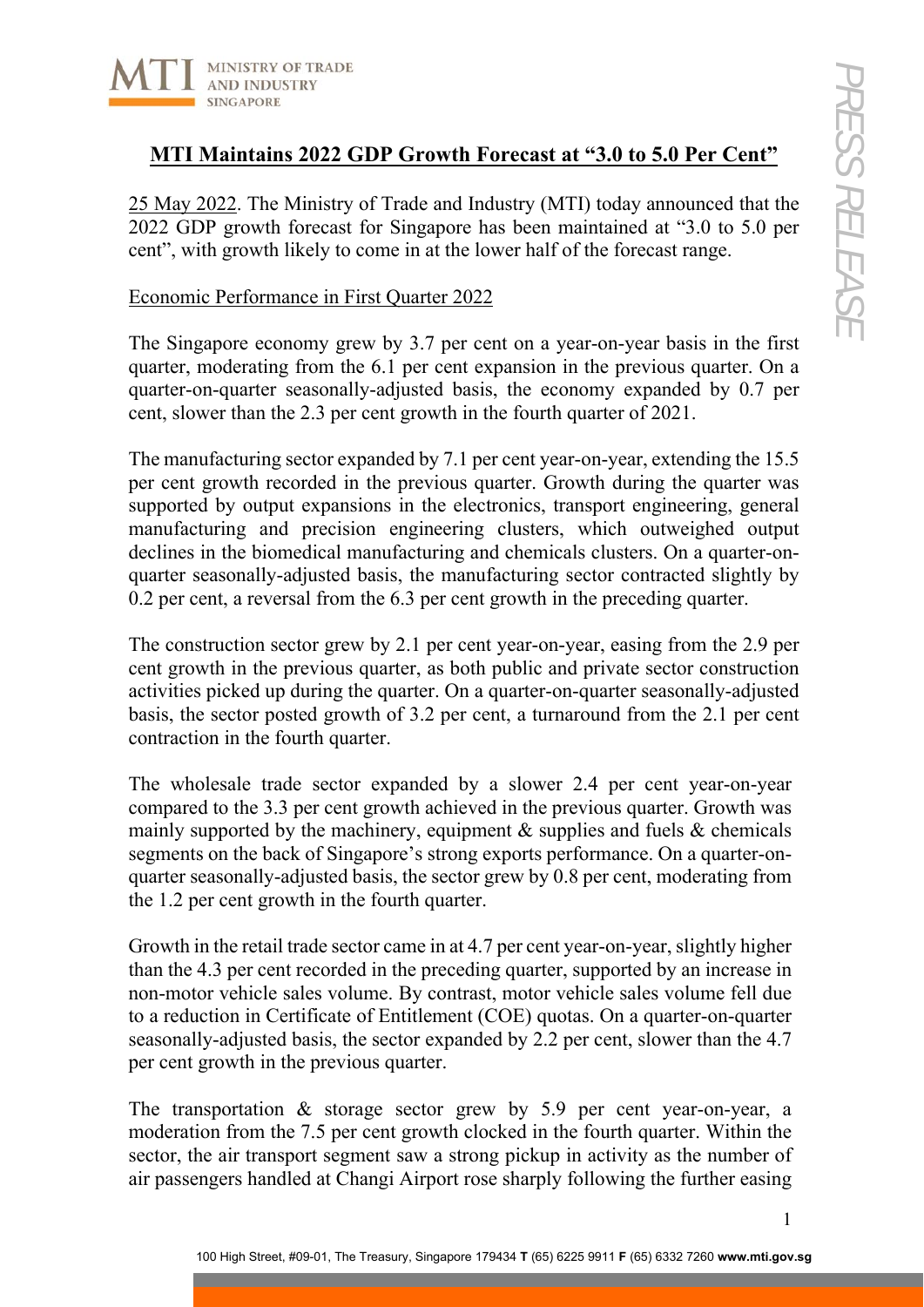

of border measures. Meanwhile, the water transport segment shrank on account of a decline in total sea cargo handled and container throughput at Singapore's ports. Similarly, the land transport segment contracted as the Omicron wave weighed on commuting during the quarter. On a quarter-on-quarter seasonally-adjusted basis, the sector expanded by 3.1 per cent, faster than the 1.3 per cent growth registered in the previous quarter.

The accommodation sector contracted by 13.5 per cent year-on-year, worsening from the 5.1 per cent contraction in the fourth quarter. The weak performance of the sector was due to a pullback in government demand for quarantine and stayhome notice dedicated facilities, which more than offset an increase in tourism demand as visitor arrivals rose with the gradual easing of travel restrictions during the quarter. On a quarter-on-quarter seasonally-adjusted basis, the sector shrank by 23.9 per cent, weakening from the 0.2 per cent contraction in the preceding quarter.

The food & beverage services sector posted growth of 2.1 per cent year-on-year, a turnaround from the 1.5 per cent contraction in the previous quarter. Growth came on the back of an increase in sales volumes at food caterers, fast food outlets and restaurants, supported in part by the recovery in visitor arrivals during the quarter. On a quarter-on-quarter seasonally-adjusted basis, the sector expanded by 6.0 per cent, extending the 8.9 per cent growth in the fourth quarter.

The information & communications sector grew by 8.2 per cent year-on-year, a moderation from the 11.2 per cent growth achieved in the previous quarter. Growth was led by the IT & information services and telecommunications segments. The latter were in turn supported by sustained enterprise and consumer demand for digital solutions and services, as well as a pickup in demand for roaming and prepaid services in line with the recovery in visitor arrivals, respectively. On a quarter-on-quarter seasonally-adjusted basis, the sector contracted by 1.5 per cent, a pullback from the 2.3 per cent growth registered in the preceding quarter.

The finance & insurance sector expanded by 4.0 per cent year-on-year, moderating from the 5.6 per cent expansion in the previous quarter. Growth was largely driven by the other auxiliary activities and insurance segments. The former, which includes payment processing activities, continued to benefit from a pickup in consumer spending, while the latter was bolstered by the improved sales of singlepremium life insurance products. By contrast, the banks segment shrank as both credit intermediation and net fees & commissions fell. On a quarter-on-quarter seasonally-adjusted basis, the sector contracted marginally by 0.1 per cent, a reversal from the 1.6 per cent growth recorded in the fourth quarter.

Growth in the real estate sector accelerated to 8.5 per cent year-on-year, from the 1.6 per cent registered in the previous quarter. The sector's growth during the quarter was supported by the private residential property segment, as well as an increase in rentals in the commercial office and industrial space markets. On a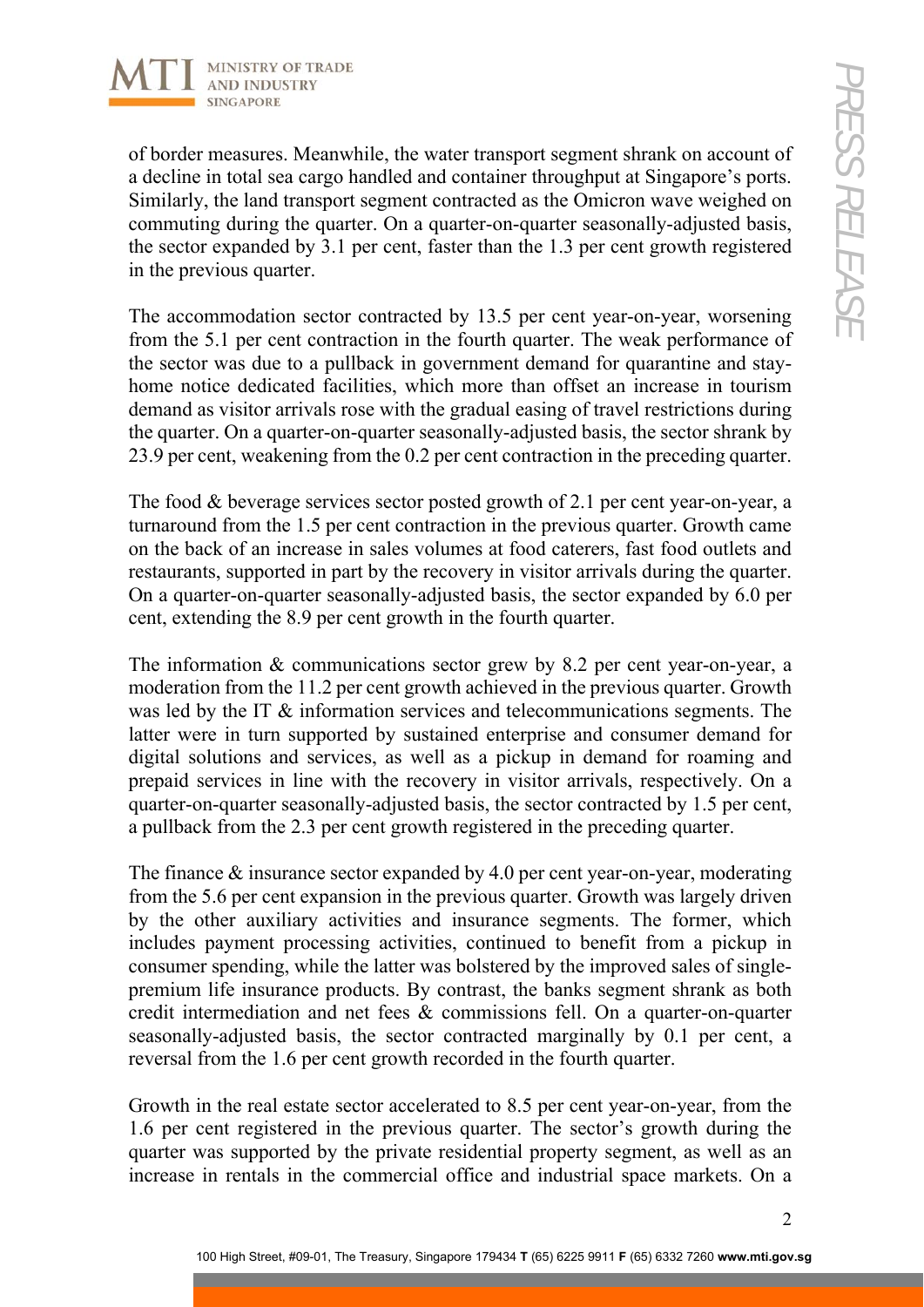

quarter-on-quarter seasonally-adjusted basis, the sector grew by 7.1 per cent, improving from the 1.5 per cent growth observed in the preceding quarter.

The professional services sector expanded by 8.1 per cent year-on-year, faster than the 4.9 per cent growth recorded in the previous quarter. All segments within the sector posted growth during the quarter, with the other professional, scientific & technical services, architectural & engineering, technical testing & analysis, and accounting segments registering the strongest growth. On a quarter-on-quarter seasonally-adjusted basis, the sector grew by 4.0 per cent, better than the 0.3 per cent growth in the fourth quarter.

The administrative & support services sector saw faster growth of 4.6 per cent yearon-year compared to the 2.5 per cent growth in the previous quarter. Growth during the quarter was supported by an expansion in the other administrative  $\&$  support services segment, which outweighed a contraction in the rental & leasing segment. On a quarter-on-quarter seasonally-adjusted basis, the sector expanded by 5.8 per cent, improving from the 3.6 per cent growth recorded in the preceding quarter.

The "other services industries" grew by 2.2 per cent year-on-year, easing from the 2.4 per cent growth in the fourth quarter. Growth was broad-based across the various segments within the sector, including the arts, entertainment & recreation and education, health & social services segments. On a quarter-on-quarter seasonallyadjusted basis, the "other services industries" expanded by 1.6 per cent, slightly slower than the 1.9 per cent growth in the previous quarter.

### Economic Outlook for 2022

Since February, the external economic environment has deteriorated, due in part to the onset of the Russia-Ukraine conflict. In particular, the conflict has disrupted the global supply of energy, food and other commodities, which has in turn exacerbated global inflationary pressures and adversely affected the growth of many economies. Meanwhile, stringent measures implemented in China to contain its domestic COVID-19 outbreaks are likely to weigh on its economy and contribute to global supply bottlenecks. Consequently, global supply disruptions are projected to be more severe and prolonged than earlier expected, potentially persisting throughout 2022. This, in turn, is likely to constrain production and dampen GDP growth in some external economies by more than previously projected.

In the US, GDP growth is projected to moderate in 2022. While its strong labour market recovery is likely to support consumption, continued supply disruptions and more aggressive monetary policy tightening amidst elevated inflationary pressures may limit the extent of its increase this year. Meanwhile, the growth outlook of the Eurozone economy has weakened due to the Russia-Ukraine conflict as the latter has led to higher inflation and more severe supply bottlenecks, which are likely to dampen the recovery in both consumption and industrial activities. Heightened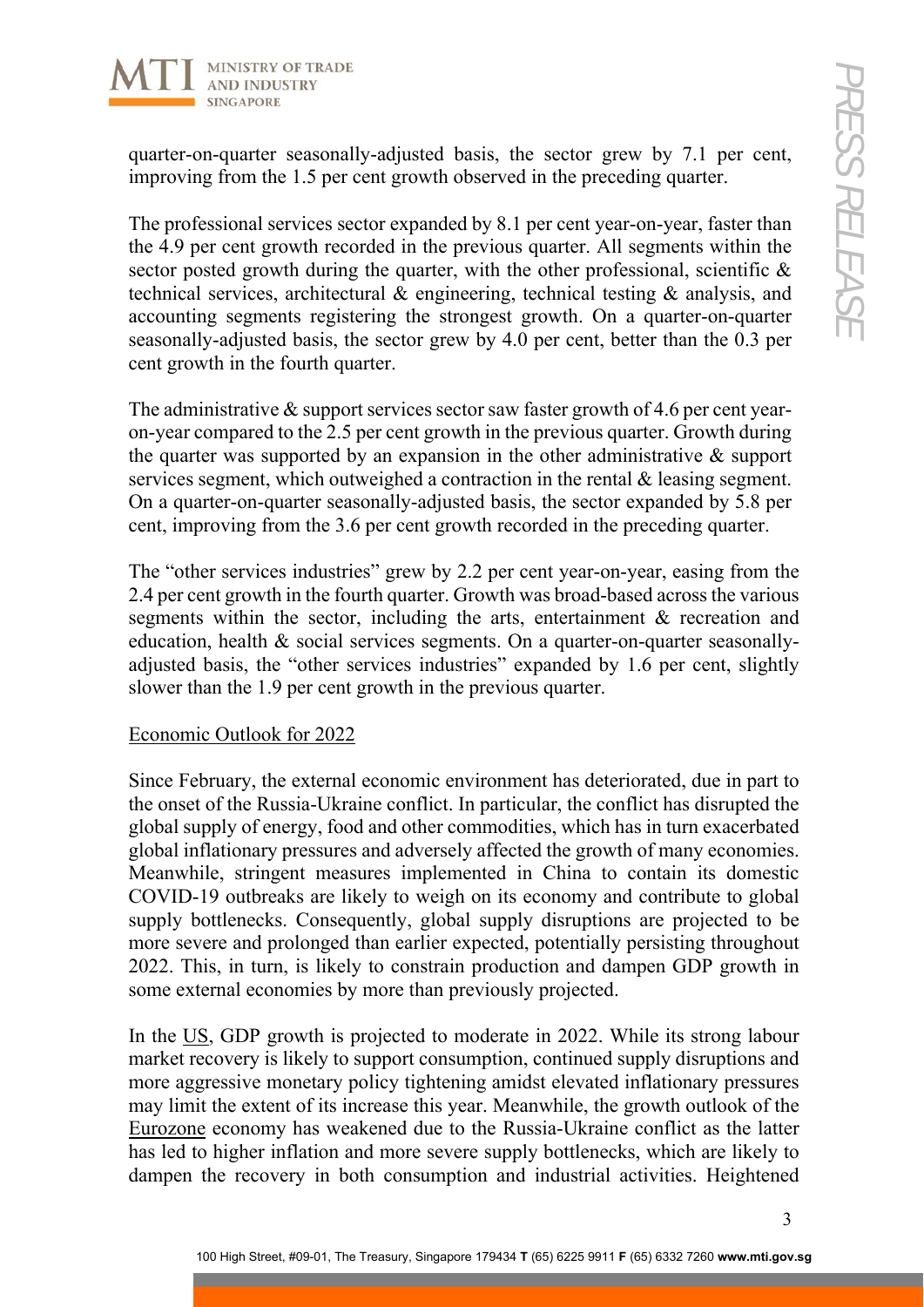

economic uncertainty arising from the conflict has also dented economic sentiments, which could in turn weigh on domestic demand in the Eurozone.

In Asia, China's GDP growth in 2022 is expected to be slower than earlier projected, as consumption is likely to remain weak due to the imposition of stringent COVID-19 measures to contain its domestic outbreaks. Economic uncertainty arising from its COVID-19 situation, as well as continued stresses in its property market, are also likely to pose a drag on investment growth in the near term. Meanwhile, the growth of Southeast Asian economies such as Malaysia, Indonesia and Thailand is projected to improve in 2022, supported by a pickup in domestic demand with the easing of public health measures in these economies, as well as sustained demand for their merchandise exports.

On balance, MTI's assessment is that the external demand outlook for the Singapore economy has weakened compared to three months ago. At the same time, downside risks in the global economy remain significant. First, the Russia-Ukraine conflict has led to a surge in energy and food commodity prices, as well as significant global economic uncertainty. If the conflict is prolonged or escalates, it could further exacerbate inflationary pressures and weigh on global economic growth. Second, if global supply disruptions are more severe than expected due to renewed COVID-19 outbreaks or further escalations in the Russia-Ukraine conflict, global industrial production may be constrained more substantially than currently projected. Third, if monetary policy tightening in the advanced economies is faster than anticipated, market adjustments could be disorderly and risks to financial stability could intensify. In particular, the onset of large capital outflows from regional economies with high dollar-denominated debt levels could lead to tighter financial conditions and derail growth in these economies. Fourth, the trajectory of the COVID‐19 pandemic remains a risk. While vaccination rates and booster rollouts have picked up in many economies, the potential emergence of more virulent strains of the virus continues to pose a risk to the global economy.

Domestically, the COVID-19 situation has stabilised following the cresting of the Omicron wave. This, along with our high vaccination rate and strong booster takeup, has allowed for a faster-than-expected lifting of our domestic and border restrictions since end-March.

Against this backdrop, the growth outlook for some outward-oriented sectors in the Singapore economy has weakened this year. For instance, as China is a key market for petroleum and chemicals products from Singapore, its economic slowdown is likely to adversely affect the growth prospects of Singapore's chemicals cluster and the fuel & chemicals segment of the wholesale trade sector. Meanwhile, growth in the water transport segment is expected to be weighed down by prolonged supply disruptions and port congestions worldwide.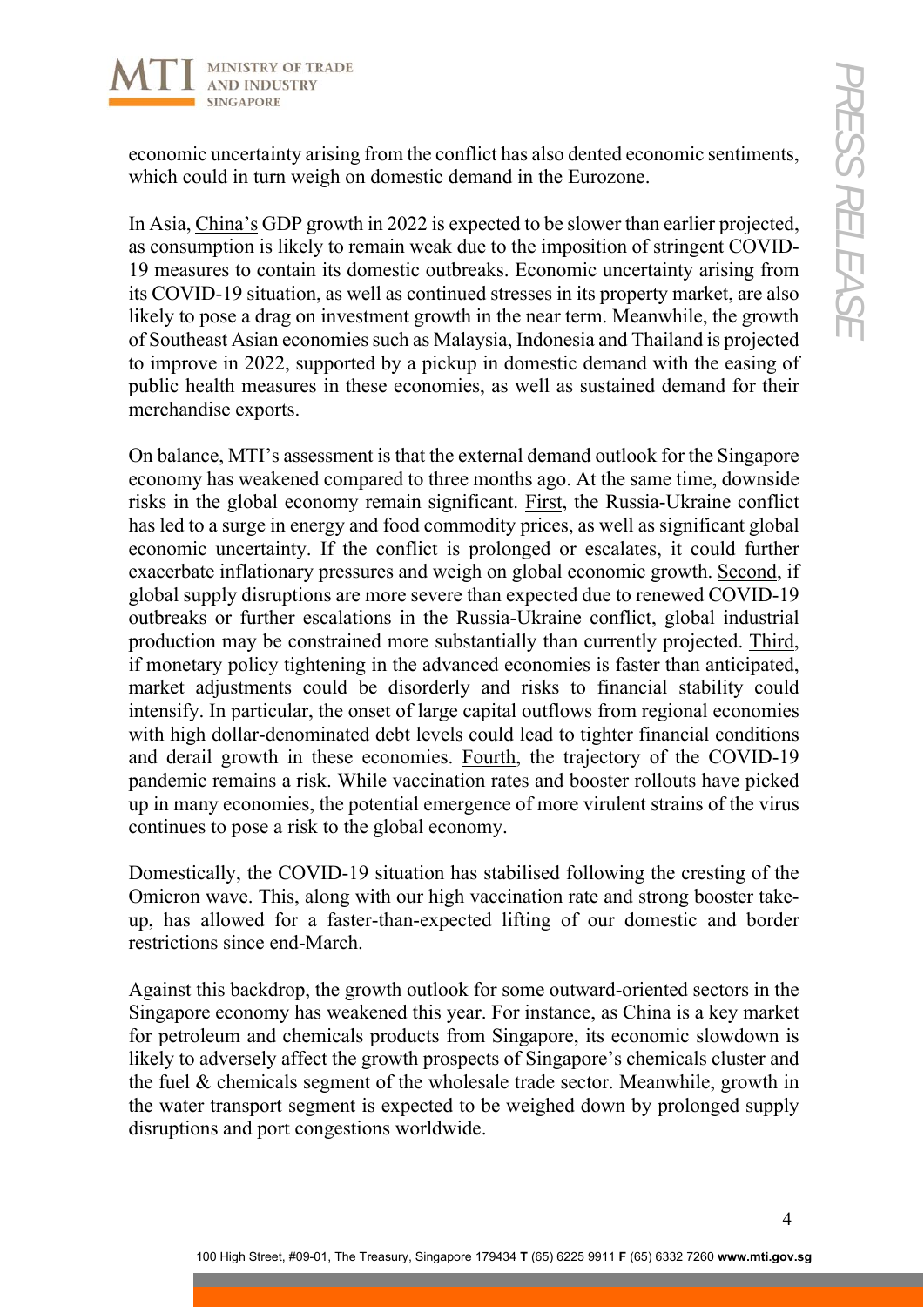

Nonetheless, there are also sectors in the Singapore economy which have seen a strengthening of their growth outlook. First, the electronics cluster is expected to expand more strongly than earlier projected, bolstered by robust global demand for semiconductors from the 5G and automotive markets, as well as cloud services and data centres. Second, the rollout of the Vaccinated Travel Framework, alongside the easing of border restrictions in regional economies, is likely to boost the growth of the professional services sector as firms in segments like consultancy and legal can now better engage their overseas clients. Similarly, air travel and visitor arrivals are expected to pick up more quickly than earlier projected, thereby accelerating the recovery of aviation- and tourism-related sectors like air transport and arts, entertainment & recreation. Third, the relaxation of domestic and border restrictions since end-March will support a faster pace of recovery in consumer-facing sectors such as retail trade and food & beverage services, as well as further alleviate labour shortages in sectors that are reliant on migrant workers such as construction.

Taking into account the performance of the Singapore economy in the first quarter, as well as the latest global and domestic economic developments, MTI continues to expect the Singapore economy to grow by **"3.0 to 5.0 per cent"** in 2022**, although growth is now more likely to come in at the lower half of the forecast range**.

MINISTRY OF TRADE AND INDUSTRY 25 May 2022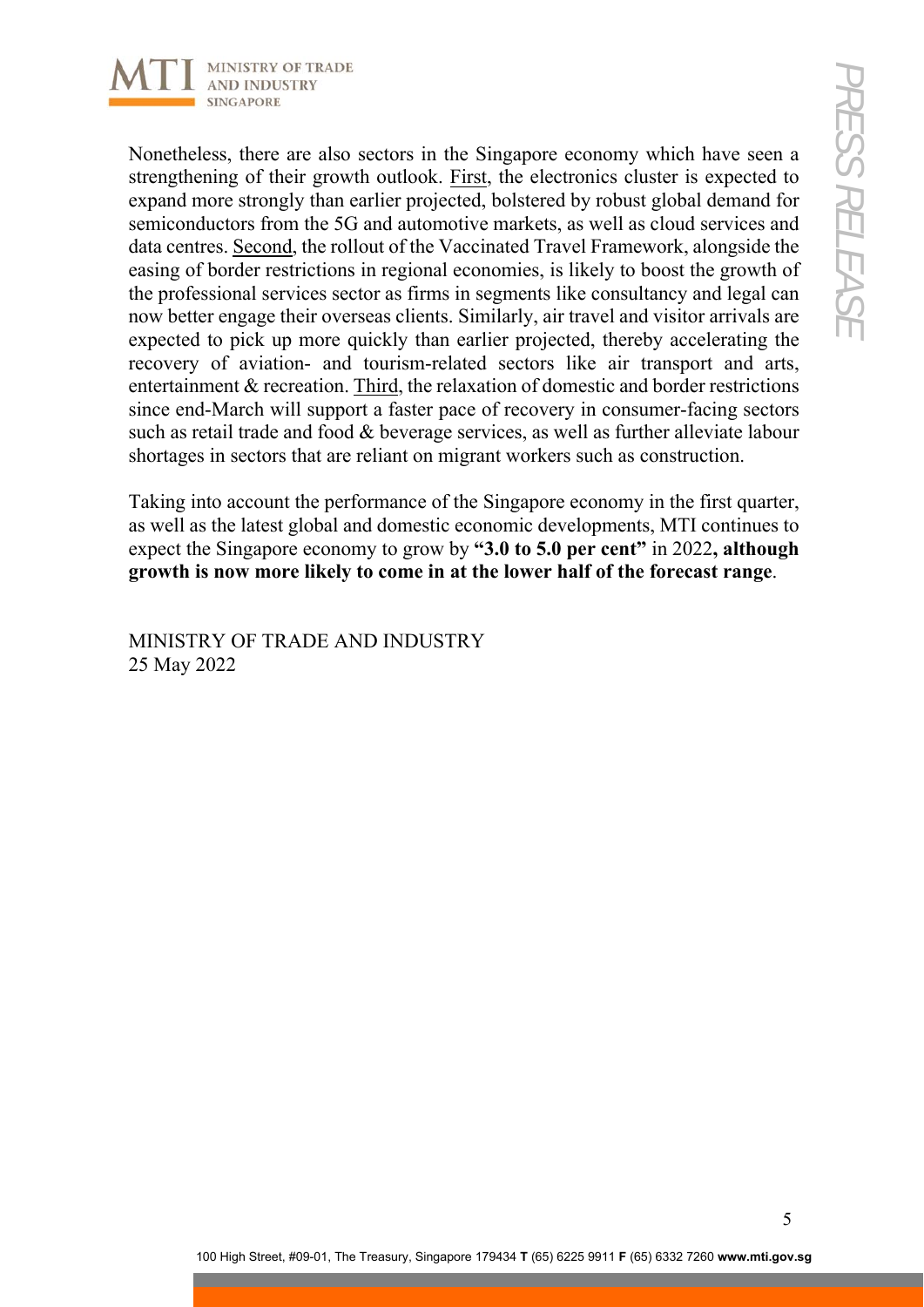

# **ANNEX**

| <b>SECTORAL GROWTH RATES</b>         |         |                                  |                       |        |        |         |  |  |  |
|--------------------------------------|---------|----------------------------------|-----------------------|--------|--------|---------|--|--|--|
|                                      | 1Q21    | <b>2Q21</b>                      | <b>3Q21</b>           | 4Q21   | 2021   | 1Q22    |  |  |  |
|                                      |         |                                  | Year-on-Year % Change |        |        |         |  |  |  |
| Total                                | 2.0     | 15.8                             | 7.5                   | 6.1    | 7.6    | 3.7     |  |  |  |
| Goods Producing Industries           | 6.5     | 23.0                             | 11.7                  | 13.6   | 13.4   | 6.3     |  |  |  |
| Manufacturing                        | 11.5    | 18.2                             | 7.9                   | 15.5   | 13.2   | 7.1     |  |  |  |
| Construction                         | $-22.2$ | 118.9                            | 69.9                  | 2.9    | 20.1   | 2.1     |  |  |  |
| <b>Services Producing Industries</b> | 0.2     | 11.5                             | 6.8                   | 4.4    | 5.6    | 4.2     |  |  |  |
| <b>Wholesale Trade</b>               | 4.0     | 3.0                              | 5.5                   | 3.3    | 3.9    | 2.4     |  |  |  |
| Retail Trade                         | 1.7     | 51.8                             | 0.9                   | 4.3    | 10.2   | 4.7     |  |  |  |
| Transportation & Storage             | $-13.1$ | 22.2                             | 9.2                   | 7.5    | 5.0    | 5.9     |  |  |  |
| Accommodation                        | 11.5    | 10.4                             | $-5.7$                | $-5.1$ | 1.7    | $-13.5$ |  |  |  |
| Food & Beverage Services             | $-9.2$  | 36.0                             | $-4.1$                | $-1.5$ | 3.0    | 2.1     |  |  |  |
| Information & Communications         | 9.4     | 14.4                             | 13.9                  | 11.2   | 12.2   | 8.2     |  |  |  |
| Finance & Insurance                  | 5.2     | 10.4                             | 8.5                   | 5.6    | 7.4    | 4.0     |  |  |  |
| <b>Real Estate</b>                   | $-1.7$  | 29.2                             | 19.9                  | 1.6    | 10.7   | 8.5     |  |  |  |
| Professional Services                | $-4.3$  | 11.8                             | 5.9                   | 4.9    | 4.4    | 8.1     |  |  |  |
| Administrative & Support Services    | $-15.5$ | $-0.1$                           | 0.2                   | 2.5    | $-3.8$ | 4.6     |  |  |  |
| Other Services Industries            | 0.2     | 16.5                             | 3.8                   | 2.4    | 5.2    | 2.2     |  |  |  |
|                                      |         | Quarter-on-Quarter Growth % (SA) |                       |        |        |         |  |  |  |
| Total                                | 3.0     | $-0.8$                           | 1.5                   | 2.3    | 7.6    | 0.7     |  |  |  |
| <b>Goods Producing Industries</b>    | 6.8     | $-0.2$                           | 2.0                   | 4.6    | 13.4   | $-0.4$  |  |  |  |
| Manufacturing                        | 7.9     | 0.1                              | 0.8                   | 6.3    | 13.2   | $-0.2$  |  |  |  |
| Construction                         | 3.7     | 0.1                              | 1.1                   | $-2.1$ | 20.1   | 3.2     |  |  |  |
| <b>Services Producing Industries</b> | 1.9     | $-0.2$                           | 1.3                   | 1.4    | 5.6    | 1.7     |  |  |  |
| <b>Wholesale Trade</b>               | 1.6     | 0.0                              | 0.3                   | 1.2    | 3.9    | 0.8     |  |  |  |
| Retail Trade                         | 1.7     | $-12.6$                          | 11.9                  | 4.7    | 10.2   | 2.2     |  |  |  |
| Transportation & Storage             | 4.6     | 0.7                              | 0.7                   | 1.3    | 5.0    | 3.1     |  |  |  |
| Accommodation                        | $-16.7$ | 17.0                             | $-2.7$                | $-0.2$ | 1.7    | $-23.9$ |  |  |  |
| Food & Beverage Services             | 2.5     | 1.4                              | $-12.8$               | 8.9    | 3.0    | 6.0     |  |  |  |
| Information & Communications         | $1.0\,$ | $-0.9$                           | 8.5                   | 2.3    | 12.2   | $-1.5$  |  |  |  |
| Finance & Insurance                  | 1.5     | 2.4                              | 0.0                   | 1.6    | 7.4    | $-0.1$  |  |  |  |
| <b>Real Estate</b>                   | 0.0     | $-1.4$                           | 1.3                   | 1.5    | 10.7   | 7.1     |  |  |  |
| Professional Services                | 0.8     | 2.6                              | 1.1                   | 0.3    | 4.4    | 4.0     |  |  |  |
| Administrative & Support Services    | 3.5     | $-7.0$                           | 2.6                   | 3.6    | $-3.8$ | 5.8     |  |  |  |
| Other Services Industries            | 1.6     | $-1.3$                           | $0.0\,$               | 1.9    | 5.2    | 1.6     |  |  |  |

<u> 1989 - Johann Stein, marwolaethau (b. 1989)</u>